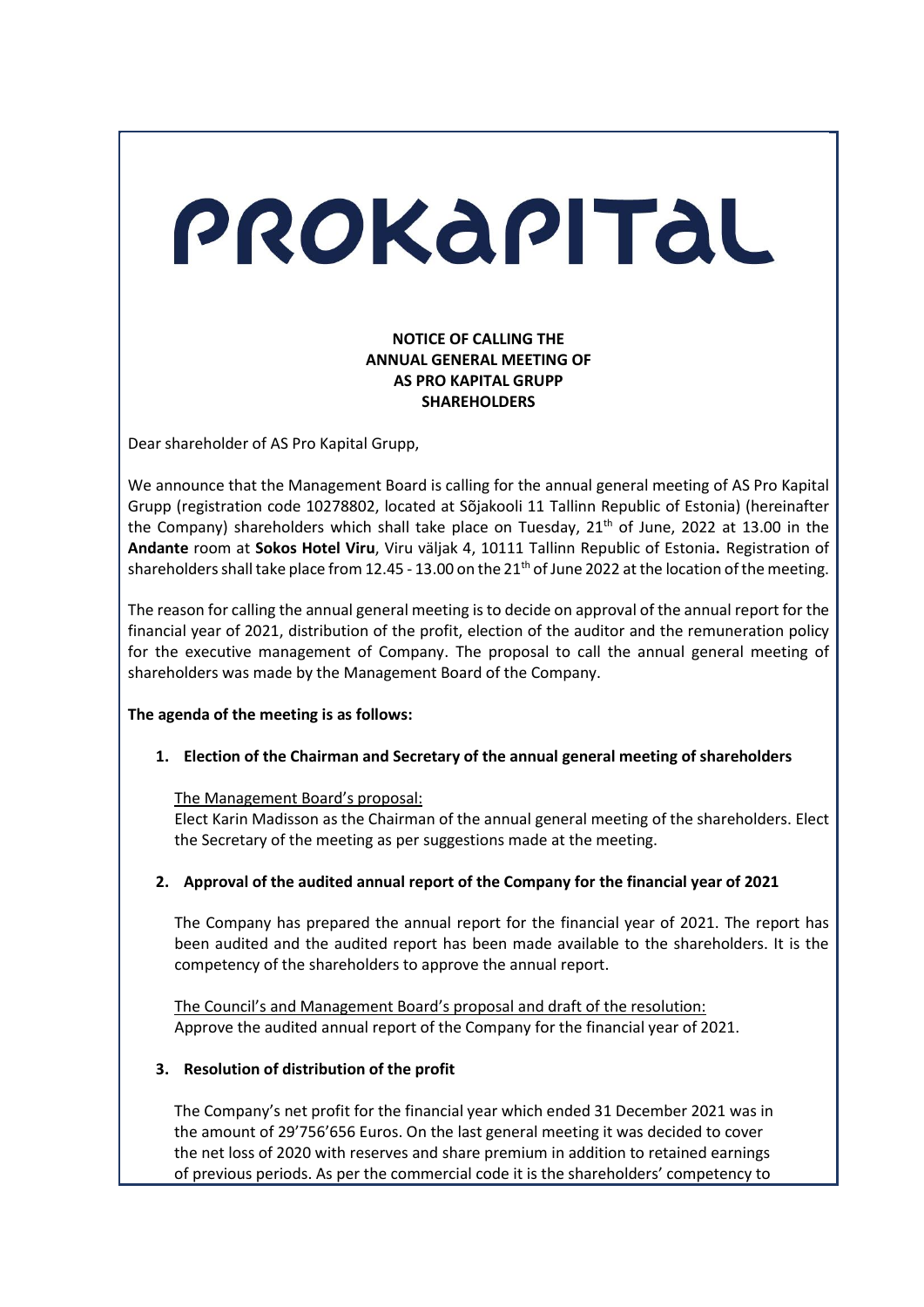decide on how to distribute profit.

# The Council's and Management Board's proposal and draft of the resolution:

To distribute the net profit for the financial year which ended 31 December 2021 in the amount of 3,913,201 Euro to recover share premium, in the amount of 1,133,759 Euros to recover the statutory reserve and the rest 24'709'696 Euros into retained earnings of previous periods.

# **4. Election of the auditor**

 In financial year of 2021 Ernst & Young Baltic AS has provided audit services to the Company in relation to the audit of the annual report. The auditor has confirmed as required by the corporate governance recommendations that it has no work, economic or other relations that would threaten its independence while rendering auditing service.

The Council's and Management Board's proposal and draft of the resolution: Elect Ernst & Young Baltic AS as the auditor of the Company for the financial year of 2022.

# **5. The remuneration policy for the executive management of Company**

The remuneration policy for the executive management of Company have been prepared in accordance with the Estonian Securities Market Act, in addition, the recommendations of the Corporate Governance Recommendations have been taken into account. The remuneration policy will be published on the Company's website and is also described in the section of the Company's annual report entitled "Corporate governance report. Management remuneration report".

The Council's and Management Board's proposal and draft of the resolution: To approve the remuneration policy for the executive management of Company.

According to the Commercial Code § 297 section 5 the set of shareholders entitled to take part in the annual general meeting of shareholders shall be determined as at 7 days before holding the general meeting as at the end of the working day of the settlement system of the registrar of the Estonian register of securities or another depository where the shares of a public limited company are entered, which precedes the general meeting, i.e. on 14<sup>th</sup> of June, 2022 at end of the working day.

A shareholder has the right to receive information on the activities of the public limited company from the management board at the general meeting. The management board may refuse to give information if there is a basis to presume that this may cause significant damage to the interests of the public limited company. If the management board refuses to give information, the shareholder may demand that the general meeting decide on the legality of the shareholder's request or to file, within two weeks after the general meeting, a petition to a court by way of proceedings on petition in order to obligate the management board to give information.

Shareholders whose shares represent at least 1/20 of the share capital may request adding items to the agenda of the general meeting, if the respective request has been made 15 days before the meeting, i.e. on 6<sup>th</sup> of June, 2022 at the latest. They may also submit a draft resolution for each item on the agenda at least 3 days before the meeting, i.e. on 18<sup>th</sup> of June, 2022 at the latest. Please submit the draft resolution in writing to AS Pro Kapital Grupp, Sõjakooli 11, Tallinn, 11316.

At the meeting, items previously not on the agenda may be taken onto the agenda if at least 9/10 of participating shareholders approve and their shares represent at least 2/3 of the share capital (proxy votes will be discounted). A general meeting may decide on calling the next meeting and settle submissions concerning administrative issues related to the agenda or to the procedure for holding